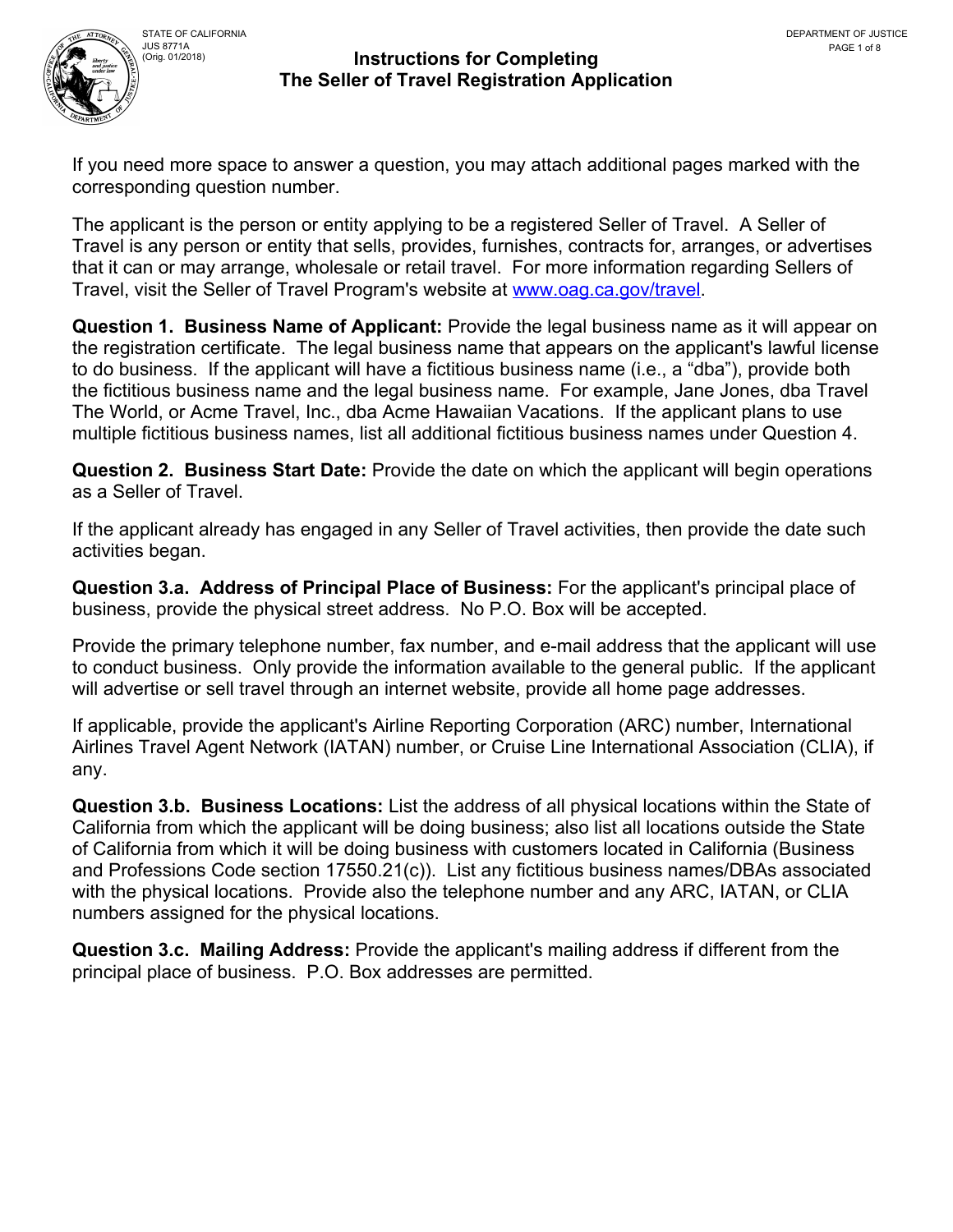

**Question 4. Fictitious Business Names**: A fictitious business name is also referred to as a "dba," "DBA," or "doing business as." In California, fictitious business names must be registered with the County Clerk.

List every fictitious business name used by the Seller of Travel. If the applicant intends to sell travel through a subsidiary business, a division, or a department, list all fictitious business names associated with those subsidiaries -- for example: ABE, Inc., dba: Lincoln Country Tours, Kentucky Travel Division, and Log Cabin Travel Promotions Department.

**Question 5. Primary Contact Information:** Provide the name, position/title, e-mail address, and telephone number of the person who completed this application, or of the person most knowledgeable about the information in this application. This person will receive the Seller of Travel Program's e-mail communications. If there is a change in the contact person, please immediately update the new contact person's information to avoid any delays in notifications regarding your registration.

**Question 6. Managers:** Provide the first and last names of any managers or other individuals responsible for conducting regular business on behalf of the applicant and who is not listed in Question 7.c. or 7.d.

**Question 7.a. Type of Entity:** Check the box that describes the applicant's ownership structure. If applicant is a corporation, limited liability company, limited liability partnership or limited partnership, the applicant's California Secretary of State number or Franchise Tax Board number must be provided.

**Stock Information:** Check "YES" if the corporation is an issuer or subsidiary of an issuer of securities that are either listed on a national securities exchange or designated as a national market system security, and list the name of the exchange. Otherwise check "NO".

**Question 7.b. Type of Business/Ownership:** Check only one box that describes the type of business ownership: Owner, Trustee, Power of Attorney or Parent Company Ownership.

**Question 7.c. Ownership (Owners and Principals):** Apply the following definitions of "Owner" and "Principal." "Owner" means a person, corporation, limited liability company, nonprofit or other business entity that owns or controls 10% or more of the equity of, or otherwise has claim to 10% or more of the net income of, a seller of travel. "Principal" means an owner, an officer of a corporation, a member of a limited liability company, a general partner of a partnership, or a sole proprietor of a sole proprietorship. If ownership is less than 10%, list at least one Principal. Provide all requested information for every Owner (including a sole proprietor) and Principal who is a natural person (Business and Professions Code section 17550.21(d)). **Each owner/ principal is required to provide a separate and personal e-mail address. No duplicate principal/owner e-mail addresses are permitted.** 

**Trustees Ownership:** If Owner is a trustee, provide the name, residence address, position/title, personal e-mail address, and telephone number of trustee.

**Power of Attorney:** If Owner has assigned Power of Attorney, provide the name, address, position/title, personal e-mail address, and telephone number of individual assigned as Power of Attorney. Attach the document establishing the Power of Attorney.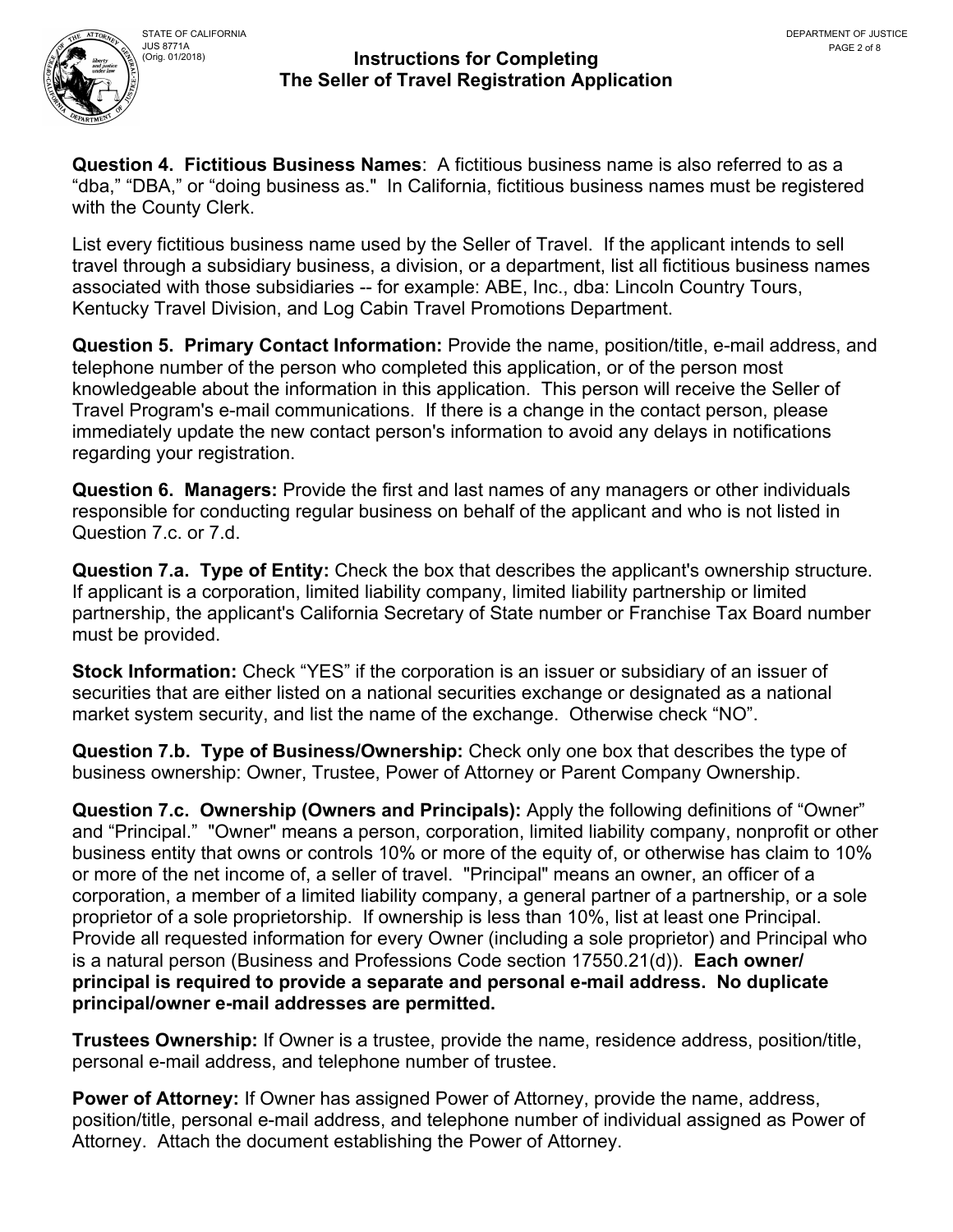

**Question 7.d. Parent Company:** If Owner is a parent company, list name of parent company, the CEO or at least one officer, date of birth, residence address, driver's license (or equivalent identification number), social security number and the state or foreign county where issued.

**Question 8.a. Judgments/Convictions:** Provide each individual's position(s) with the applicant Seller of Travel, date of birth, residential address, personal e-mail address (required for on-line registration), cell phone number, driver's license number and state of issuance or equivalent personal identification, and social security number or other national identification number. Pursuant to Business and Professions Code section 17550.21, all Owners and Principals must provide their social security numbers. Check "YES" if the applicant, any of its Owners or Principals, or any other Seller of Travel owned or controlled by any of the individuals or legal entities listed in response to Questions 7.c. and 7.d. has: any adverse judgment, including a stipulated judgment or order; made a plea of guilty or nolo contendere ("no contest"); or been convicted of any criminal violation. Check "NO" if none of the above applies. This disclosure requirement does not include offenses for which the sole penalty imposed was a fine of \$250 or less arising from citations for parking, motor vehicle, local code, ordinance violations, divorce, child support, or child custody proceedings.

**Question 8.b. Judgments, Pleas, Convictions:** If "YES" was checked under Question 8.a., provide the requested information about each judgment, order, or plea.

**Questions 9. Financial Requirement:** The Seller of Travel Law, in Business and Professions Code sections 17550.15 and 17550.16, requires Sellers of Travel to provide financial security by using one of four options: (1) a trust account, (2) a surety bond, (3) a Consumer Protection Deposit Plan, or (4) Credit Card Transactions. Choose one of these four available options. Please make sure to complete all necessary information for the option you choose.

# **OPTION 1:**

**Trust Account and Form 300:** Provide the name and address of each financial institution at which the applicant's "Business Client Trust Accounts" are maintained. List the account number and name of each trust account, whether or not such accounts are located in the State of California. A "Business Client Trust Account" holds client business payments in trust. The business owner does not "own" these payments while they are in the trust account. The trust account may be in the form of a business checking or business saving account as long as it is used only for funds received from customers and payments to vendors/suppliers. Escrow accounts are not permitted.

**Form 300, Seller of Travel Trust Account Delegation of Trustee Responsibilities:** The applicant may elect to delegate trustee responsibilities. If so, check the box and attach a signed copy of Form 300 if someone other than an Officer or employee identified in Questions 7.c. or 7.d. has been delegated authority to manage the trust account. Making such a delegation does not relieve Owners or Officers from liability or responsibility for the proper handling of trust account funds. Do not include this form if you do not make such a delegation.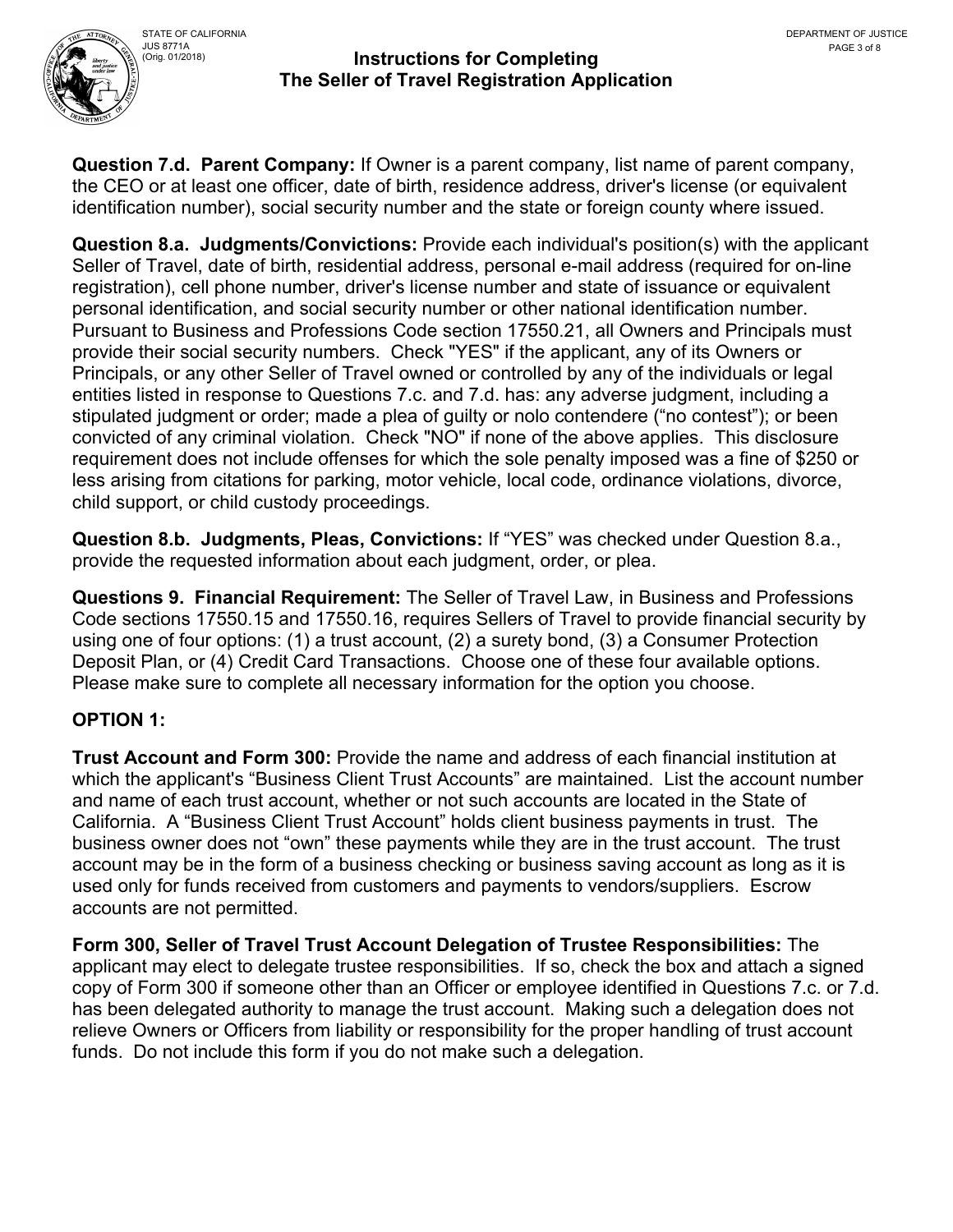

# **OPTION 2:**

**Surety Bond and Form 400:** Attach a completed and current Form 400 with this registration application. Provide the name of the bond issuer, the amount of the bond, bond number (policy number), and expiration date.

**Adequate Bond:** The applicant's Surety Bond must be adequate, meaning it cannot be less than the amount that would be required to be held in trust if you chose to maintain a Trust Account. You should make appropriate upward adjustments to your estimates and Surety Bond as circumstances change. The Attorney General's Office may require documentation of your sales volume to prove your Surety Bond amount is adequate.

The applicant's Surety Bond issuer must be a company that is admitted by the State of California to issue Surety Bonds in California. Such a company is known as an "Admitted Surety Bond Company." Check with the prospective issuer of any Surety Bond you intend to use to see if the issuer is admitted to write Surety Bonds in California, or contact the California Department of Insurance.

**A bond required by another state or an ARC bond does not satisfy the Surety Bond option under California's Seller of Travel Law. The obligee on the bond must be the California Seller of Travel Program.** 

# **OPTION 3:**

**Consumer Protection Deposit Plan:** If you participate in a Consumer Protection Deposit Plan approved by the California Attorney General, ask your plan administrator whether your plan has been formally approved. You may also contact the Seller of Travel Program to find out which Consumer Protection Deposit Plans are currently approved by the California Attorney General's Office (Business and Professions Code section 17550.16(b)).

If you are participating in an approved Consumer Protection Deposit Plan, attach the required documentation.

# **OPTION 4:**

**Credit Card Exemption:** The applicant may be exempt from the financial requirement if payment is made by credit card and the applicant meets all other requirements of Business and Professions Code section 17550.15(j). The applicant must complete and attach the Seller of Travel Affidavit, Form 750.

#### **Note: The Travel Consumer Restitution Corporation (TCRC) and TCRC's Fund are not Consumer Protection Deposit Plans.**

**Question 10. Travel Certificates:** A "travel certificate" is a writing or document stating that the holder is entitled to air or sea transportation or travel services, at a discount or reduced price, or is entitled to purchase such transportation or those travel services from a specified source, whether or not the holder is required to pay additional money or fulfill any requirements in order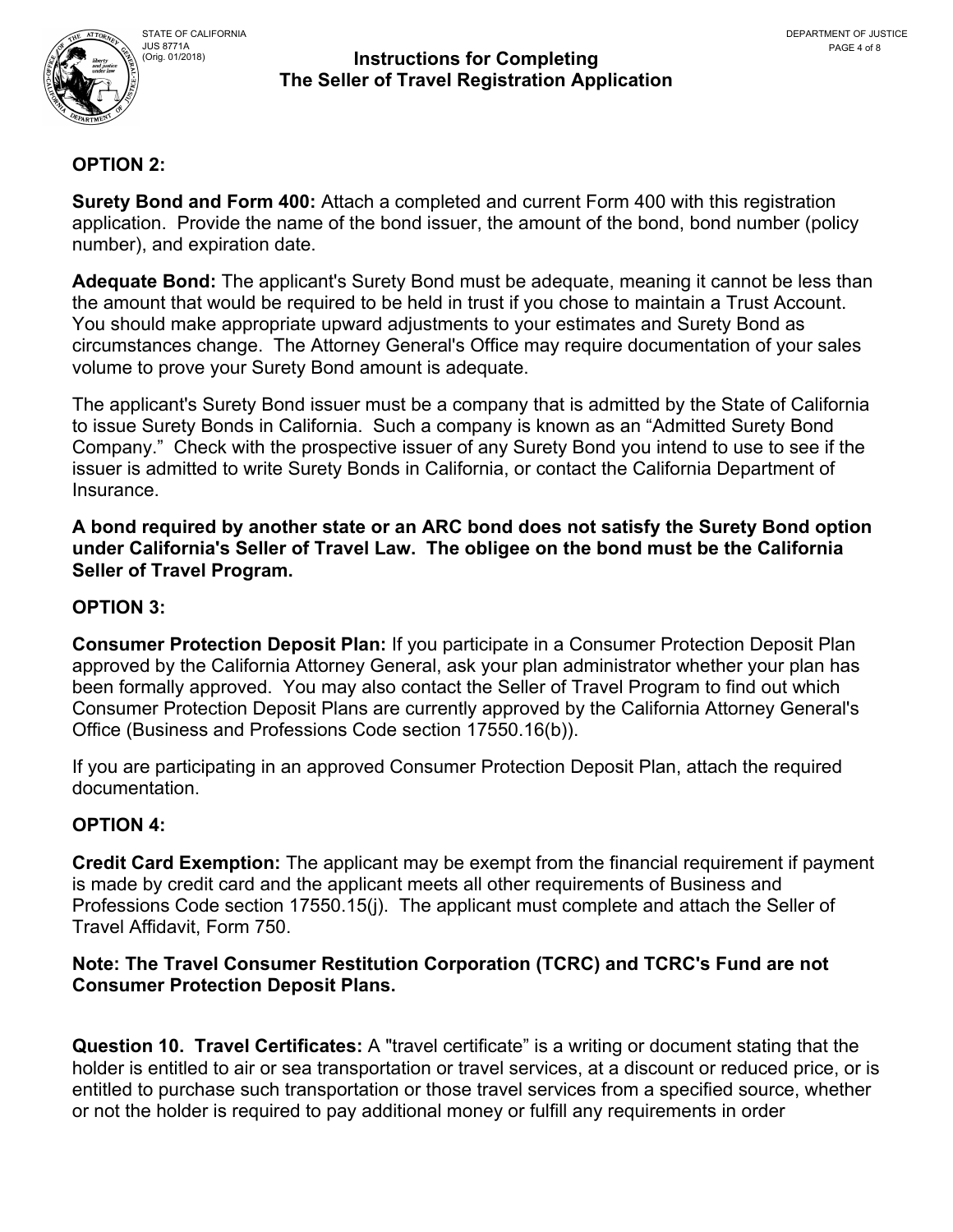

# JUS 8771A<br>(Orig. 01/2018)

#### **Instructions for Completing The Seller of Travel Registration Application**

(Business and Professions Code section 17550.10). A paid ticket from an air or ocean carrier, ARC, or IATAN is not a travel certificate.

Check "YES" if you will sell, market, or distribute any travel certificates. Attach a copy of each unique travel certificate that is, or will be, provided to clients, sold, marketed, or distributed by you during the registration period. Otherwise, check "NO." If you later begin selling, marketing, or distributing any travel certificates, you must amend your registration and provide a copy of any such certificate within 10 days of its use.

**Question 11. Travel Discount Program**: "Seller of travel discount program" means a membership, benefit program, or other arrangement that entitles the purchaser to future transportation or any travel services at a discount or reduced price or preferential treatment not made generally available to the public. Seller of travel discount program does not include a "travel business discount program" as defined in Business and Professions Code section 17550.27.

Check "YES" if you offer a seller of travel discount program to the general public. If "YES," please note that a \$100,000 bond in favor of the State of California is required. For information on obtaining a California Secretary of State bond, please visit [www.sos.ca.gov/business-programs/](http://www.sos.ca.gov/business-programs/special-filings/forms/) [special-filings/forms/](http://www.sos.ca.gov/business-programs/special-filings/forms/).

**Question 12. Independent Agents**: An independent agent is any individual, natural person, a single-member limited liability company whose sole member is an individual, or a singleshareholder "S" corporation whose sole shareholder is an individual who:

(1) Has a written contract with a registered seller of travel to act on that registered seller of travel's behalf in offering or selling air or sea transportation and other travel goods or services in connection with the transportation.

(2) Acts only on behalf of a registered seller of travel with whom the person has a written contract in the offer or sale to a passenger of air or sea transportation and other goods or services in connection with the transportation and sells no other air or sea transportation or travel services to that passenger.

(3) Provides air or sea transportation or travel services that are offered or sold pursuant to the official agency appointment of the registered seller of travel with whom the person has a written contract.

(4) Does not receive any consideration for air or sea transportation or other travel services from the passenger.

(5) Requires the passenger to pay all consideration for air or sea transportation or other travel services directly to the air carrier or ocean carrier or to the registered seller of travel.

(6) Discloses both of the following:

(A) The person is acting on behalf of a registered seller of travel.

(B) The name, address, telephone number, and registration number of the registered seller of travel on whose behalf the person is acting.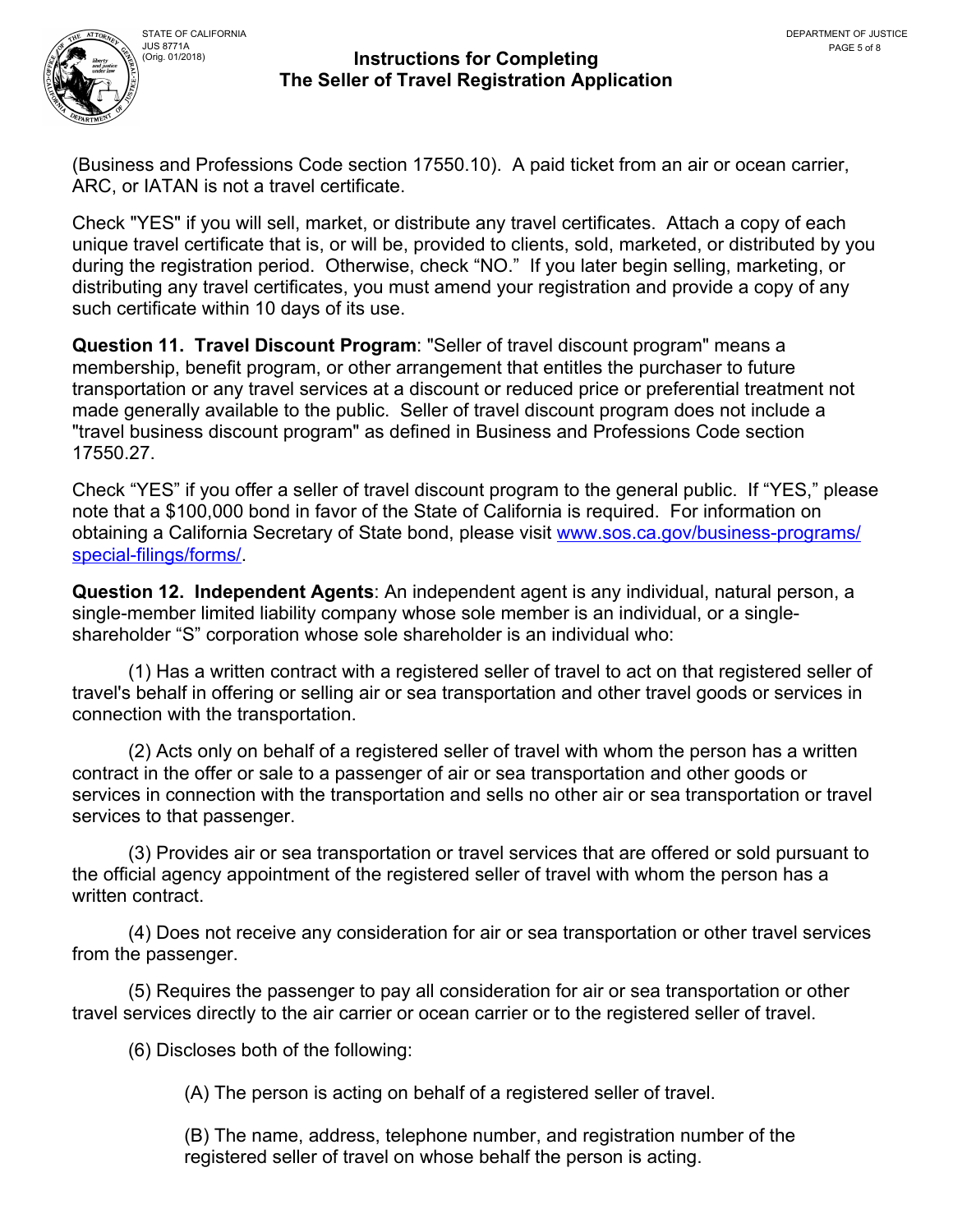

Check "YES" if the applicant offers or sells, or will offer or sell, any travel services through any independent agents as described above. Also, list the names, business name, dbas, phone numbers, and addresses of any independent agents with whom you have written contracts or who are authorized to use your registration number in their advertising, as provided for in Business and Professions Code section 17550.20(g). The addresses provided should be the locations from which the independent agent is doing business. Applicant must submit independent agents in an electronic format. For a sample on how to submit in an electronic format visit the Seller of Travel Program website at [www.oag.ca.gov/travel/forms](http://www.oag.ca.gov/travel/forms) under Independent Agent Template.

**Question 13. New Registration/New Business:** Check "YES" if the applicant has previously applied for registration with the Seller of Travel Program. For all previous applications, write your previous business name, address, and registration number in the space provided.

Check "NO" if the applicant, and all owners and managers of the applicant, are applying for registration for the first time.

**Question 14. Travel Consumer Restitution Corporation (TCRC) Fund:** Check the appropriate boxes.

The TCRC provides refunds to passengers for paid travel services not received due to a material failure of sellers of travel participating in the TCRC Fund. The Fund covers customers located in California at the time of sale.

## **Who Must Participate in the TCRC Fund:**

- o Any seller of travel who does business with persons located in California and whose principal place of business is in California; OR
- o Any seller of travel who does business with persons located in California, from at least one location in California, and who is an issuer or subsidiary of an issuer of securities that are listed on a national securities exchange or designated as a national market system security.

TCRC Fund participation requires that you pay an initial assessment and annual assessments.

**The Travel Consumer Restitution Corporation and the Attorney General's Seller of Travel Program are separate entities and require separate applications and separate fees paid to each. Your yearly TCRC Fund assessment must be paid directly to the Travel Consumer Restitution Corporation, not to the Seller of Travel Program or to the California Department of Justice.** For more information on registration with TCRC, visit **[www.tcrcinfo.org](http://www.tcrcinfo.org)** or call (866) 301-3004.

TCRC membership does not exempt you from submitting an application with the Seller of Travel Program. TCRC participants must also timely submit an application with the Seller of Travel Program. Failure to register with the Seller of Travel Program may result in a penalty and may be punishable as a misdemeanor.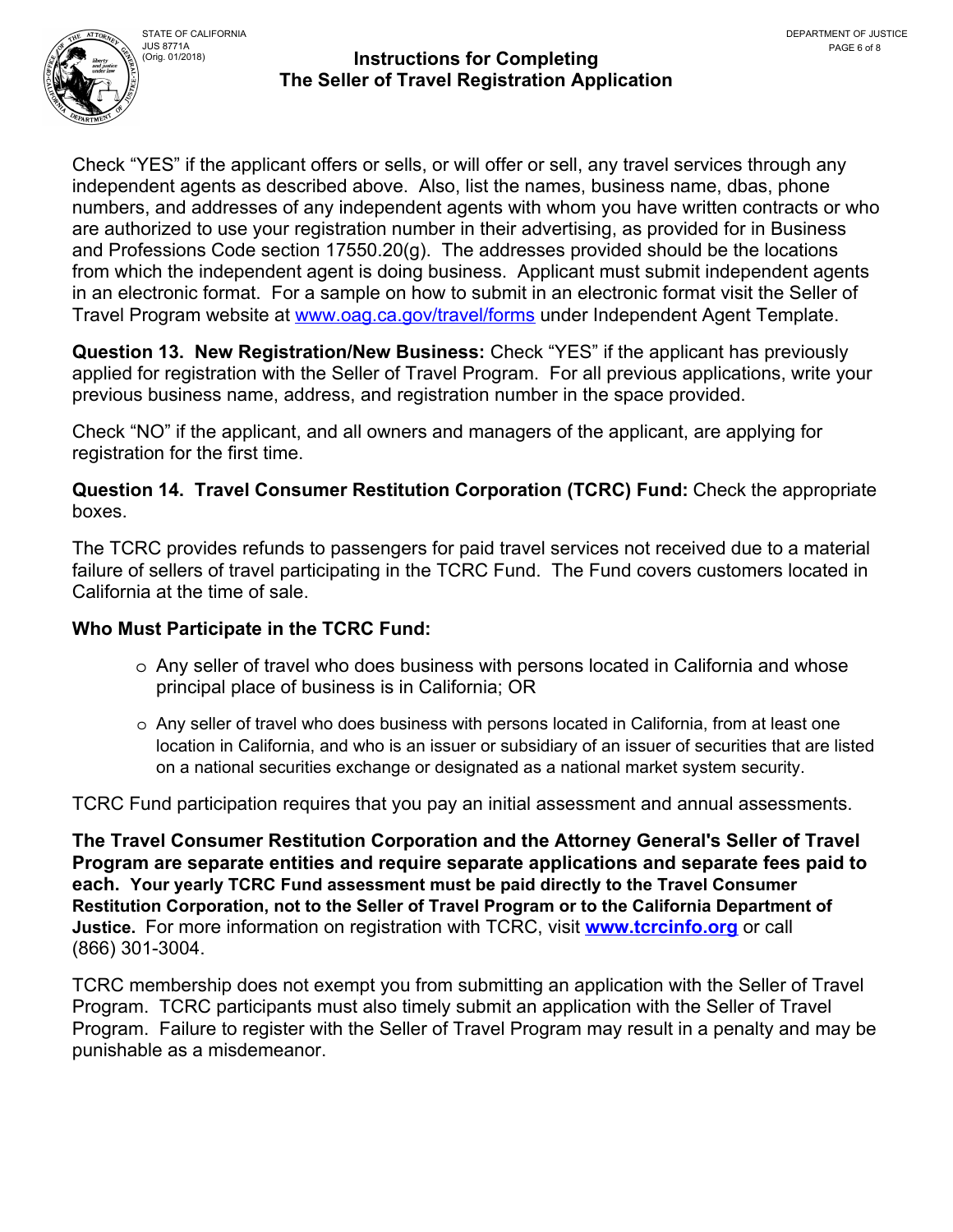

**Application Declaration:** All persons listed in Questions 7.c. and 7.d. must date, sign, list the city and state where they sign, and print their name on the Application Declaration page. Each person signs under penalty of perjury under the laws of the State of California attesting to the truth and accuracy of all of the information provided in the application. Multiple signatures may be provided on separate copies of the declaration.

Mail the completed application with all signatures, registration fee, any applicable late fee, and any attached forms to:

> Seller of Travel Program Office of The Attorney General Department of Justice 300 South Spring Street, Suite 1702 Los Angeles, CA 90013-1230

Your registration will not be complete until the Seller of Travel issues a valid Acknowledgment of Registration letter which includes a Seller of Travel Certificate.

**Registration Fee:** Registration fees are based on the number of business locations. The registration fee is \$100 per business location. Add the total number of business locations from Questions 3.a. and 3.b. and multiply the total by \$100. This amount is your total registration fee.

**Late Fee Calculations:** A late fee is due with your application if you postmark your registration later than your filing deadline. The filing deadline is 10 days prior to doing business in the State of California. A late fee is \$5 for each day late, not to exceed the maximum of \$500.

**Previous Years Fees:** If you submit an application which is more than one year after your business start date, from Question 2, you must pay the total registration fee for each unregistered year. Multiply each location by the number of years in which that location was operating to determine the registration fees.

# **ALL FEES ARE NON-REFUNDABLE EVEN IF A SELLER OF TRAVEL REGISTRATION IS NOT ISSUED.**

This application is timely if it is mailed at least 10 days before you market or sell either air, sea, land or water vessel transportation, as defined in Business and Professions Code section 17550.1(a), to persons in California.

# **Additional Instructions**

**Amendments and Transfers:** You have an ongoing obligation to keep the Seller of Travel Program updated with accurate information. Use Form 500 to submit any material change in the information you originally supplied. There is no fee for filing amendments, except when you add new locations during a registration year. File Form 500 within ten (10) days after changes for amendments not involving a sale or transfer of ownership.